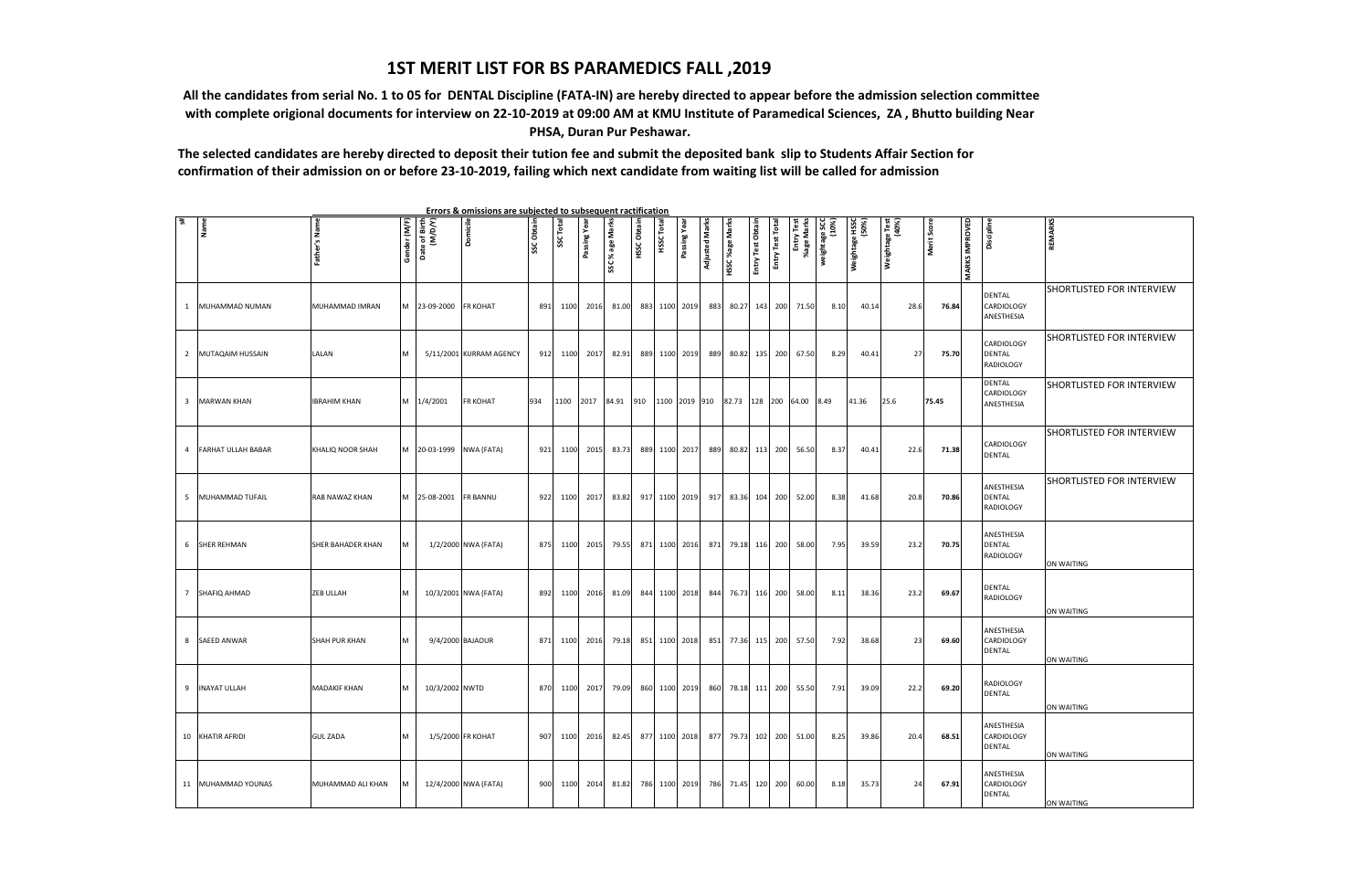| 12 SHAH MANSOOR        | MUHAMMAD SUBHAN         |   | M 30-03-2000 NWA (FATA) |                        | 866 |      | 1100 2015 | 78.73 |               | 837 1100 2018 | 837 | 76.09 102 200 |    |        | 51.00 | 7.87 | 38.05 | 20.4 | 66.32 | CARDIOLOGY<br><b>DENTAL</b>               | ON WAITING |
|------------------------|-------------------------|---|-------------------------|------------------------|-----|------|-----------|-------|---------------|---------------|-----|---------------|----|--------|-------|------|-------|------|-------|-------------------------------------------|------------|
| 13 USMAN ULLAH         | <b>KHALIL UR REHMAN</b> | м |                         | 02/01/2000 NWA (FATA)  | 870 | 1100 | 2015      | 79.09 |               | 741 1100 2017 | 741 | 67.36 121 200 |    |        | 60.50 | 7.91 | 33.68 | 24.2 | 65.79 | ANESTHESIA<br><b>DENTAL</b><br>RADIOLOGY  | ON WAITING |
| 14 MAZHAR KHAN         | <b>BAKHTAWAR KHAN</b>   | м |                         | 10/1/1999 NWA (FATA)   | 877 | 1100 | 2017      | 79.73 | 848 1100 2018 |               | 848 | 77.09         |    | 95 200 | 47.50 | 7.97 | 38.55 | 19   | 65.52 | ANESTHESIA<br>CARDIOLOGY<br><b>DENTAL</b> | ON WAITING |
| 15 MUHAMMAD ILYAS KHAN | AMAL DAD KHAN           |   | M 13-03-2001            | <b>KHYBER</b>          | 968 | 1100 | 2016      | 88.00 | 796 1100 2018 |               | 796 | 72.36 102 200 |    |        | 51.00 | 8.80 | 36.18 | 20.4 | 65.38 | <b>DENTAL</b><br>CARDIOLOGY<br>RADIOLOGY  | ON WAITING |
| 16 KHURSHID ALI        | MUHAMMAD ALI            | M | 20-03-2001              | FATA                   | 913 | 1100 | 2017      | 83.00 | 833 1100 2019 |               | 833 | 75.73         |    | 89 200 | 44.50 | 8.30 | 37.86 | 17.8 | 63.96 | ANESTHESIA<br>DENTAL<br>RADIOLOGY         | ON WAITING |
| 17 SIDRAT UL MUNTAHA   | <b>GUL AKBAR</b>        |   |                         | 6/2/2001 KURRAM AGENCY | 842 |      | 1100 2016 | 76.55 |               | 848 1100 2019 | 848 | 77.09         |    | 84 200 | 42.00 | 7.65 | 38.55 | 16.8 | 63.00 | CARDIOLOGY<br><b>DENTAL</b><br>RADIOLOGY  | ON WAITING |
| 18 SHAMSA              | MUHAMMAD SAEED          |   | 4/4/1999 FATA           |                        | 940 | 1100 | 2016      | 85.45 |               | 811 1100 2018 | 811 | 73.73         |    | 87 200 | 43.50 | 8.55 | 36.86 | 17.4 | 62.81 | CARDIOLOGY<br><b>DENTAL</b><br>RADIOLOGY  | ON WAITING |
| 19 JALAL UD DIN        | MAHMOOD KHAN            | м | 03/10/2000 FATA         |                        | 939 | 1100 | 2015      | 85.36 | 850 1100 2017 |               | 850 | 77.27         |    | 78 200 | 39.00 | 8.54 | 38.64 | 15.6 | 62.77 | ANESTHESIA<br>DENTAL<br>RADIOLOGY         | ON WAITING |
| 20 ABDUL JALIL         | <b>BEHRAM KHAN</b>      | м |                         | 2/3/2002 F.R KOHAT     | 822 | 1100 | 2017      | 74.73 | 799 1100 2019 |               | 799 | 72.64         | 91 | 200    | 45.50 | 7.47 | 36.32 | 18.2 | 61.99 | <b>DENTAL</b>                             | ON WAITING |
| 21 ALTAF NOOR          | ZAHID NOOR              | м | 1/2/2001 FATA           |                        | 862 | 1100 | 2016      | 78.36 |               | 847 1100 2018 | 847 | 77.00         |    | 78 200 | 39.00 | 7.84 | 38.50 | 15.6 | 61.94 | ANESTHESIA<br>CARDIOLOGY<br><b>DENTAL</b> | ON WAITING |
| 22 RAZA ULLAH          | <b>INAYAT KHAN</b>      | м |                         | 1/2/2002 MOHMAND       | 898 | 1100 | 2017      | 81.64 |               | 797 1100 2019 | 797 | 72.45         |    | 87 200 | 43.50 | 8.16 | 36.23 | 17.4 | 61.79 | ANESTHESIA<br>CARDIOLOGY<br><b>DENTAL</b> | ON WAITING |